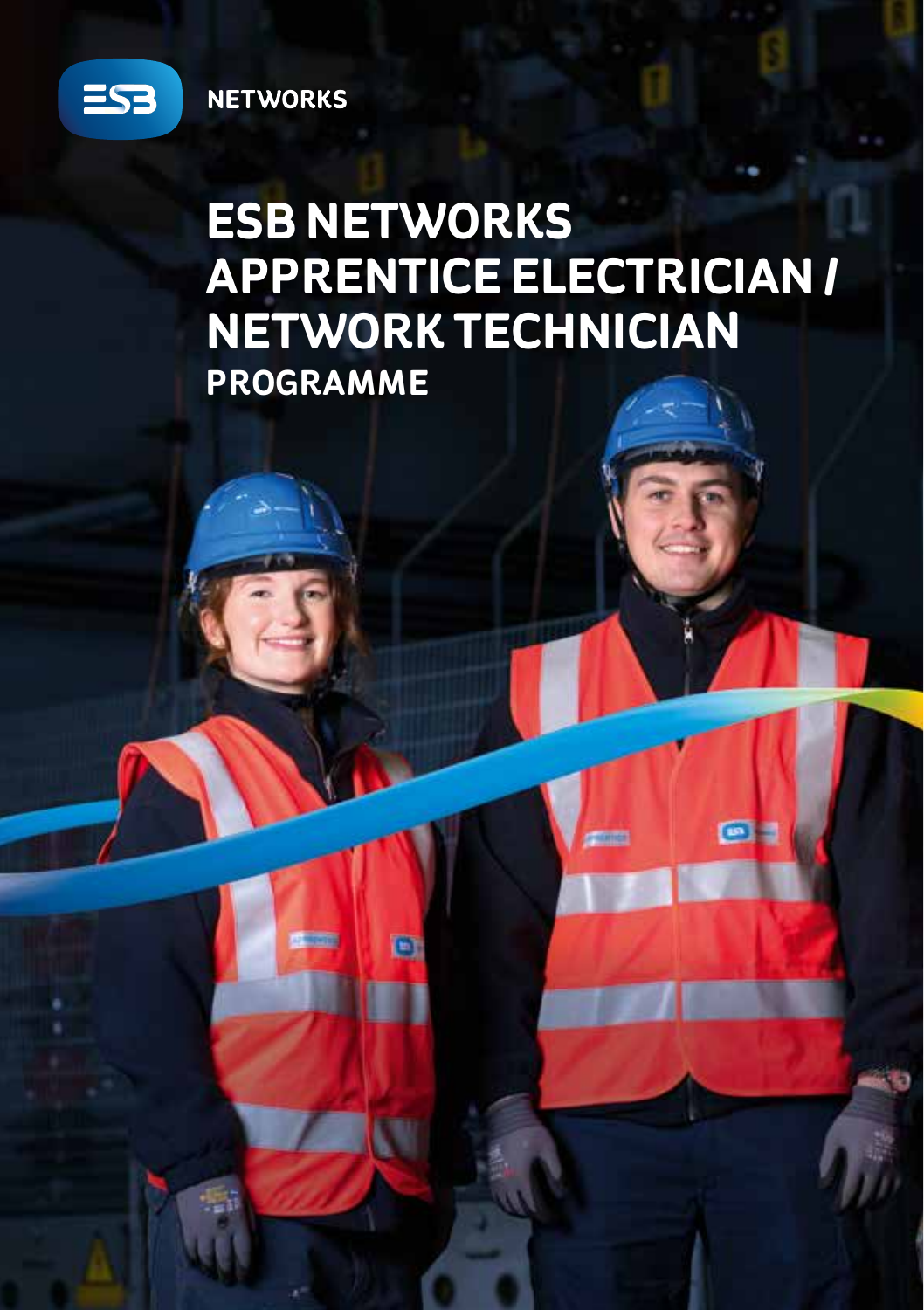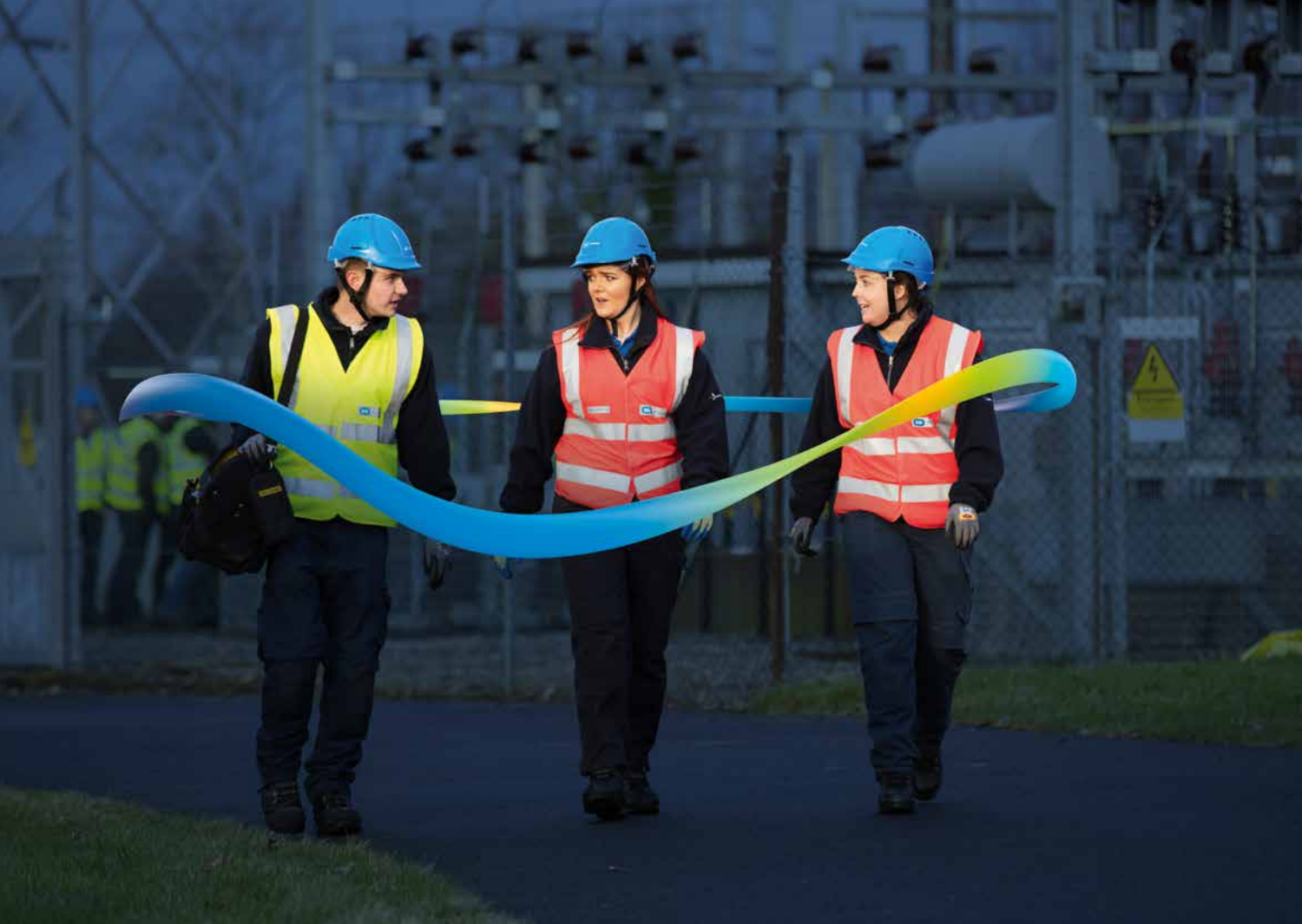**ESB Networks** Apprenticeship Programme

**For** 

# **Experience**

ESB Networks is now recruiting for applicants as part of their Apprentice Electrician/Network Technician programme, to work with Ireland's electricity network. It's a brilliant opportunity to obtain a world-class qualification that gives you real-world experience of working on a national power network. The Apprenticeship programme is open to male and female applicants over the age of 16.Through the programme ESB Networks will provide all the support you need to develop your skills to start your career as a Network Technician.

**4 5**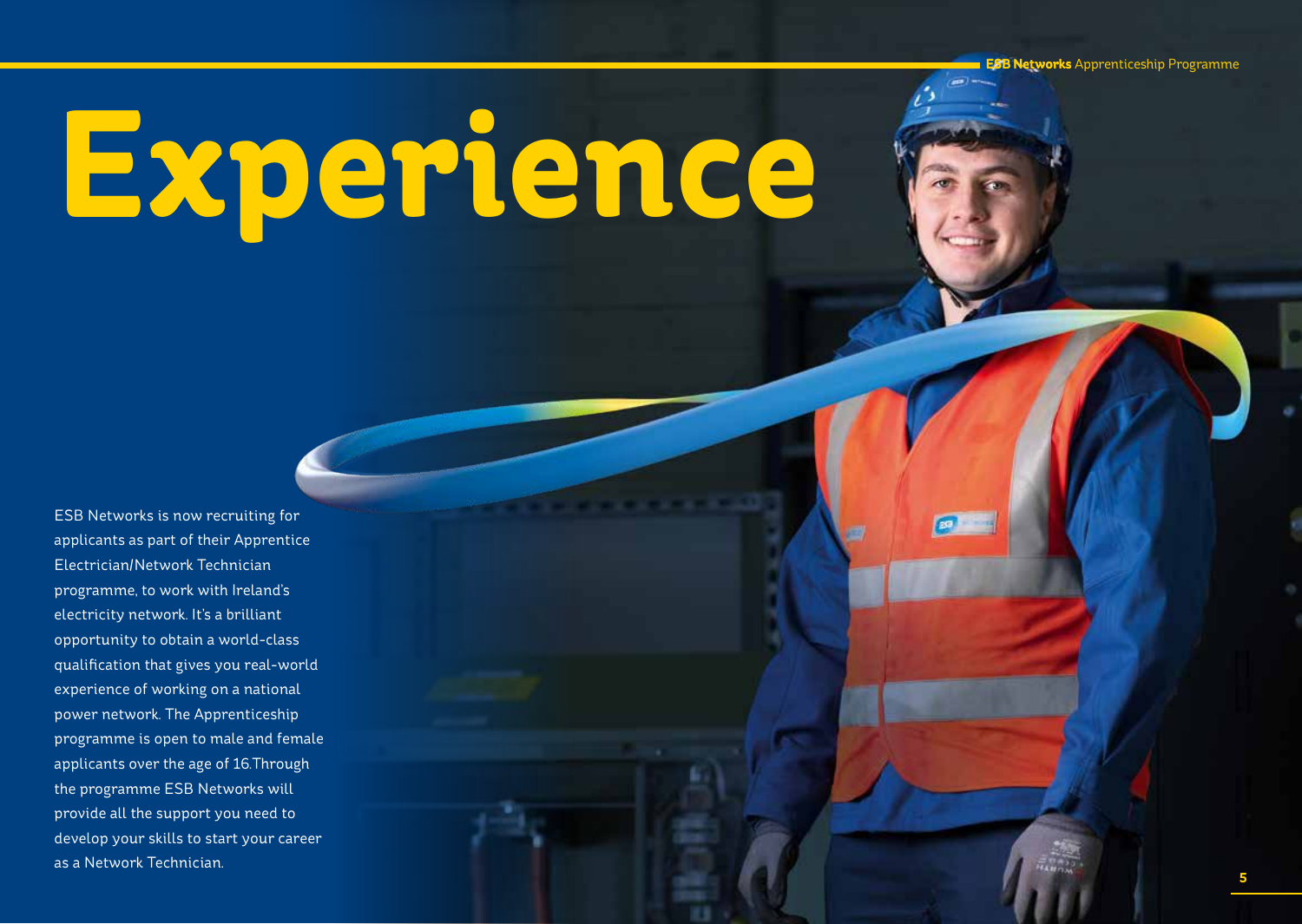**Success**

**6 7**

If you've decided that college is not for you, or you have always wanted a job working with your hands, then an apprenticeship with ESB Networks is a real option for you. It offers a real career path, and excellent prospects of employment at the end of your apprenticeship, either working with ESB Networks or in the broader industry. Once complete you will qualify with a world-class qualification that will literally take you anywhere in the world.

**ESB Networks** Apprenticeship Program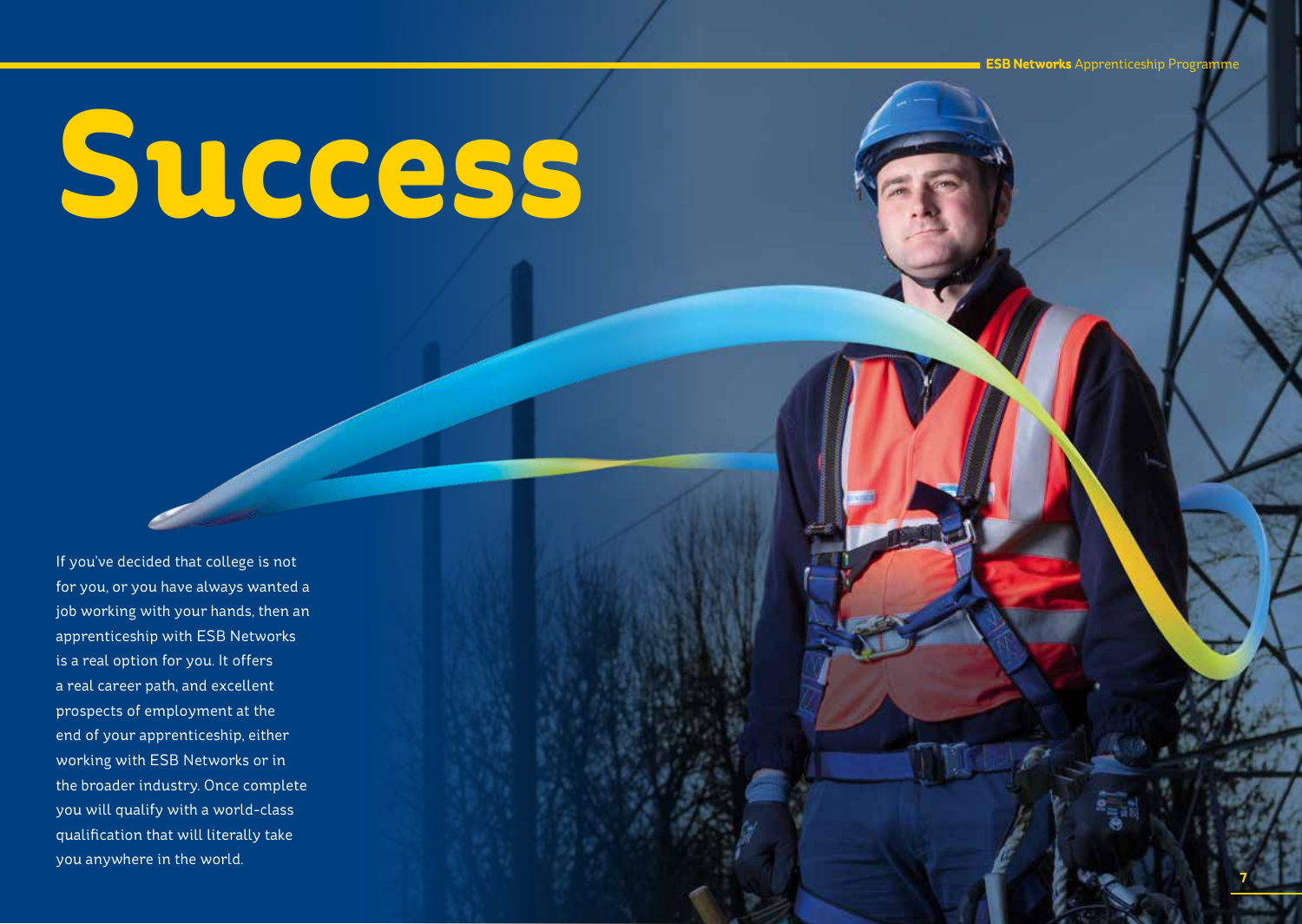**ESB Networks** Apprenticeship Programme

**FZE** 

## **Benefits**

The biggest benefits of an apprenticeship with ESB Networks are that you earn while you learn and that you work as part of a team, learning while working together on the job. The sheer variety of the job means that it's impossible to be bored – there's something different to challenge you and something new to learn every day of your apprenticeship.

**8 9**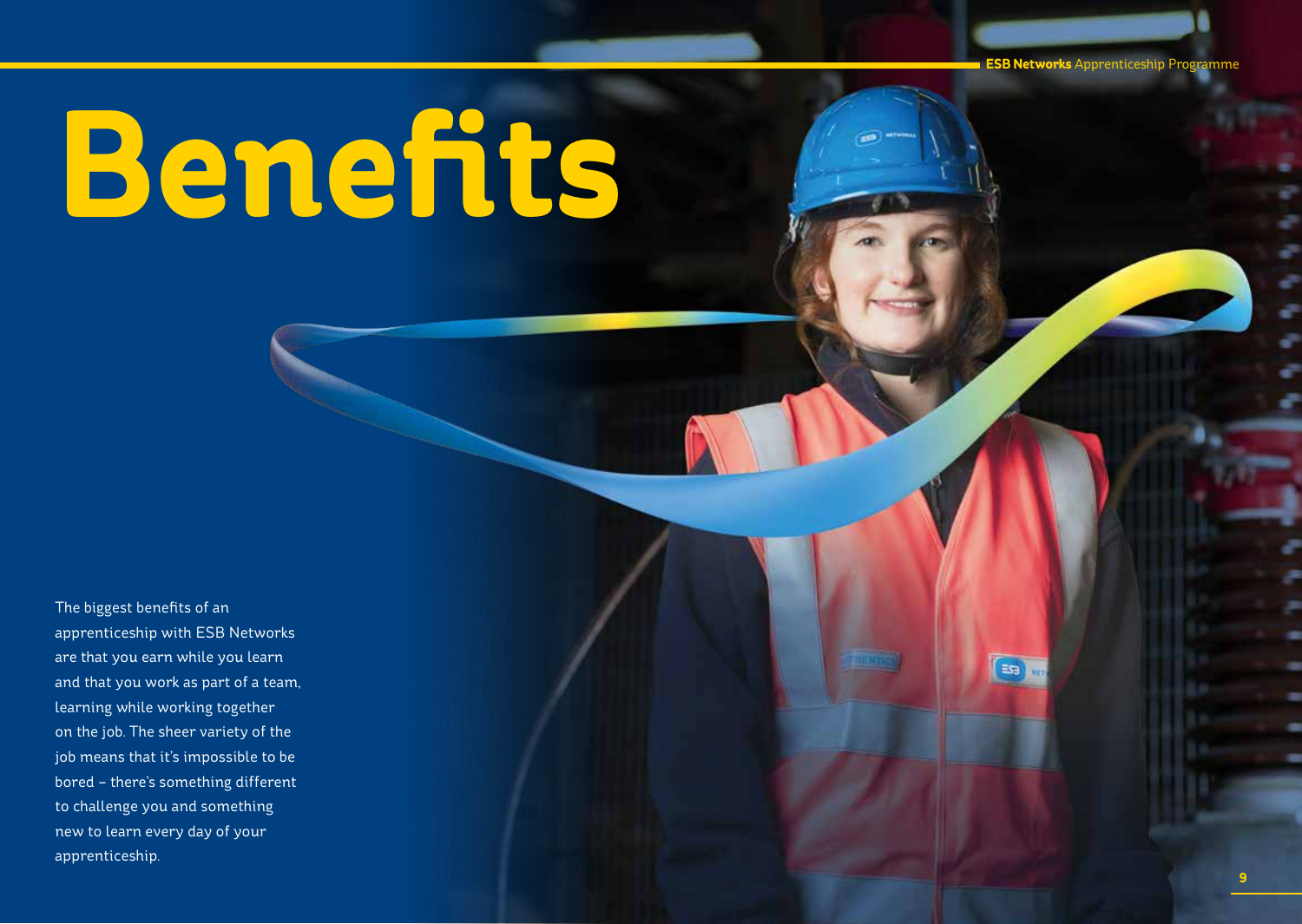## **ABOUT ESB Networks**

ESB Networks ensure that electricity gets to the homes and businesses of our 2.3 million electricity customers - safely and efficiently. We have invested over €6bn in the electricity network over the last 10 years to ensure that it is reliable and enables communities and businesses in Ireland to grow and develop. As and ESB Networks Apprentice, you'll be helping to maintain and develop the distribution stations, overhead electricity wires, poles and underground electricity cables that are used to bring power to the nation.

### **GENERAL INFORMATION**

**70** APPRENTICES ANNUALLY

#### **ADVANCED LEVEL 6** ATTAIN A QQI QUALIFICATION

**7**  SOLAS PHASES

### **4 YEAR**  PROGRAMME COMBINING

ON-THE-JOB AND OFF-THE-JOB TRAINING

**2.3M** CUSTOMERS SERVED BY ESB NETWORKS ANNUALLY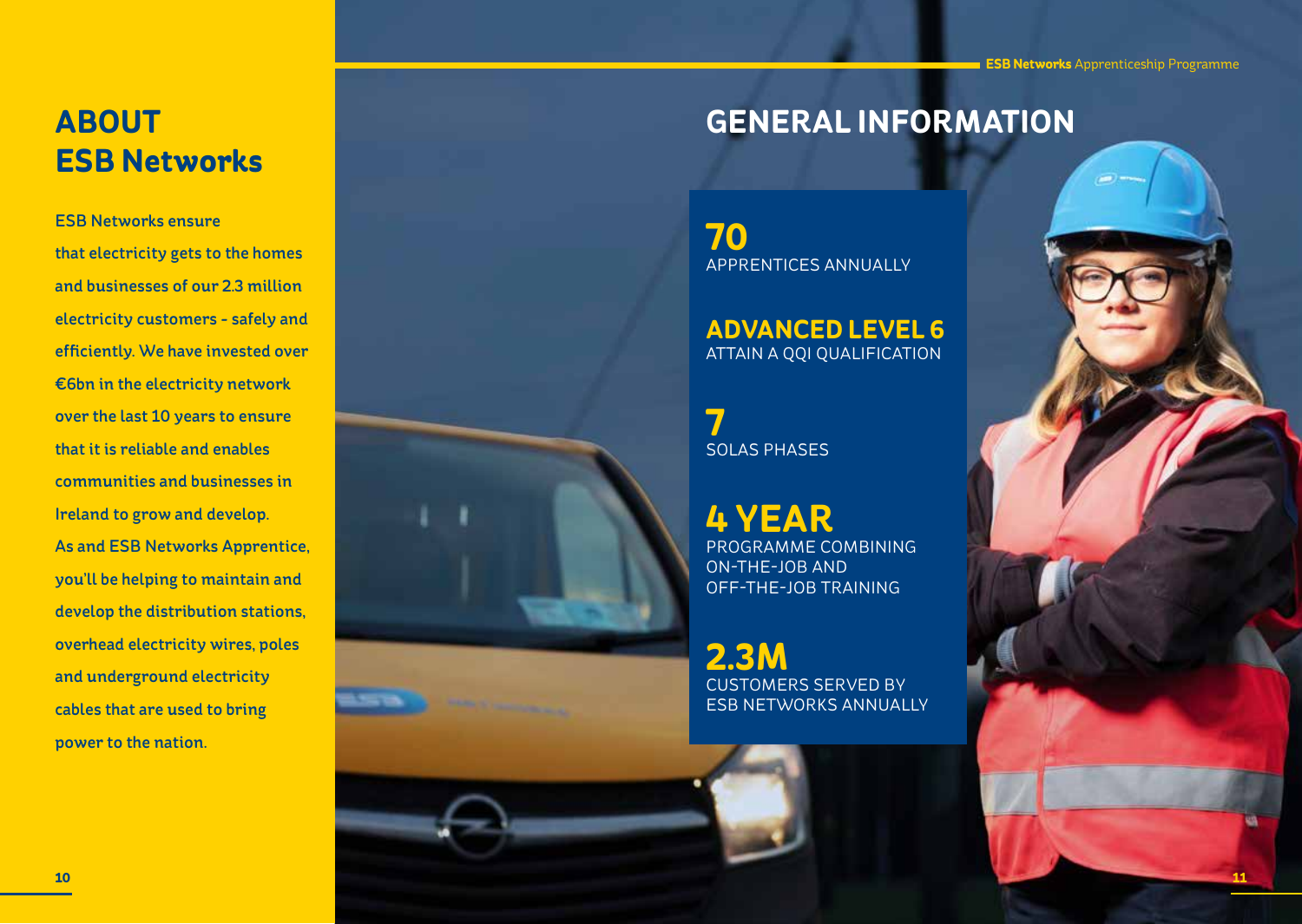## **THE PATH TO BECOMING A QUALIFIED NETWORK TECHNICIAN**



**4th YEAR:** 4 weeks Apprentice Level 4

**1st YEAR:** 2 weeks Apprentice Induction **3rd YEAR:** 5 weeks Apprentice Level 3 & 5 week Apprentice Level 1 **2nd YEAR:** 8 weeks Apprentice Level 2

## **ENTRY REQUIREMENTS**



CANDIDATES MUST BE AGED 16 OR OVER ON OR BEFORE 1st JUNE 2020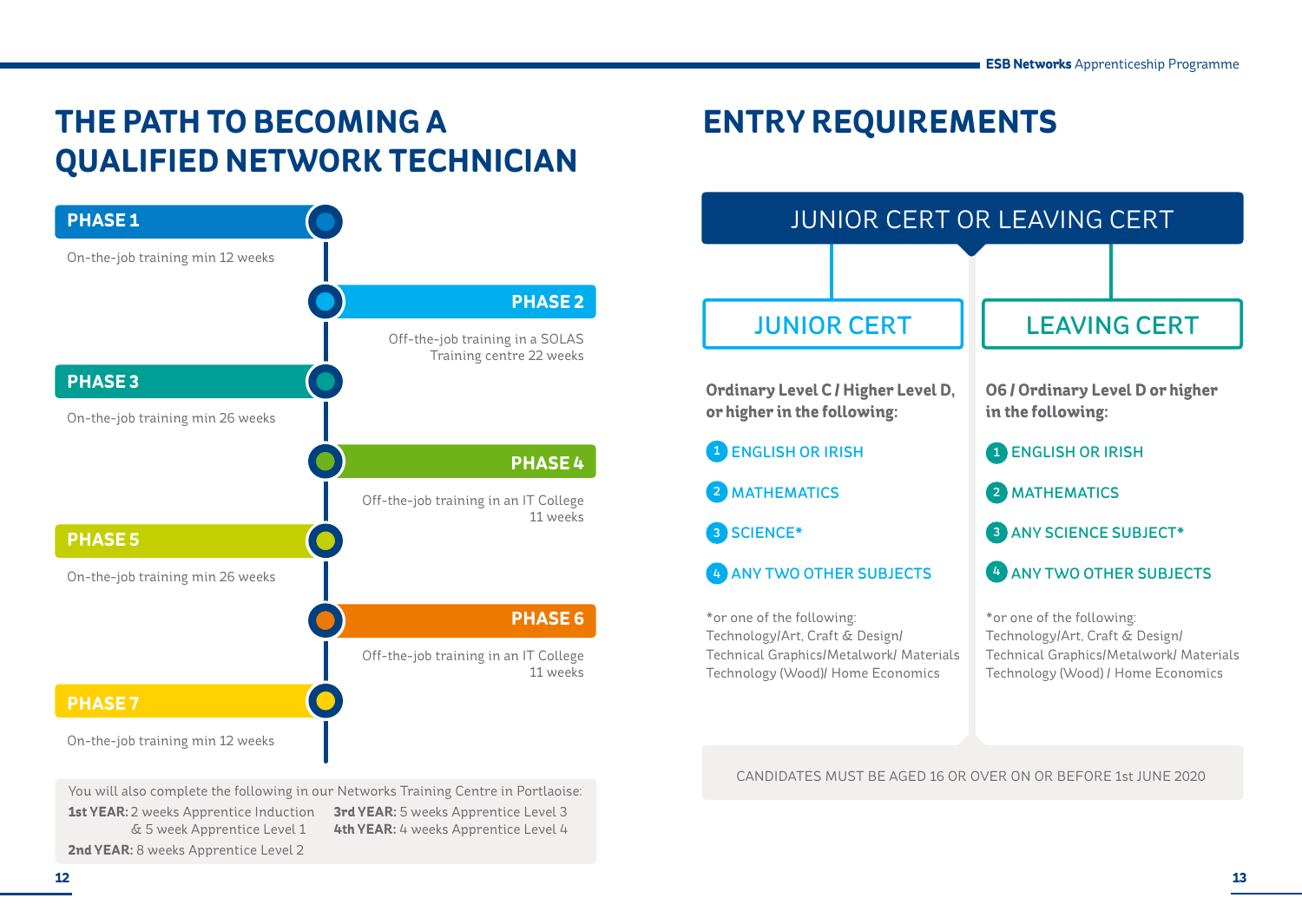## **HOW THE ESB NETWORKS APPRENTICESHIP PROGRAMME APPLICATION PROCESS WORKS?**

#### **STEP 1: APPLICATION FORM**

You will be asked to register for a Candidate Manager account and complete an application form instead of attaching a CV. Please note that registering for this account does not constitute submitting an application.

- You have 60 minutes to complete the form
- If you are inactive for more than five minutes, the form will timeout and all information will be lost
- If a follow up question does not apply to you, please input N/A
- All fields must be complete before the application will be accepted

Before clicking on the form, please ensure you have the following as you will be unable to save the form midway through completion:

- A working e-mail address that is regularly monitored - this is essential as all correspondence is via email
- Full details of post primary educational examinations - including results and examination year
- Details of further education and training
- Details of work experience
- 300-500 words on why you are suitable for an Apprenticeship in ESB Networks

Ensure you have your **TOP TIPS**

voicemail set up Double check your form

for spelling, grammar and incorrect information



Take note of your unique reference number

Contact us if you do not receive e-mail correspondence within 48 hours

#### Why you are suitable

Please give this section plenty of time and consideration as it forms part of the basis on which candidates are shortlisted. When writing your answer, consider that the role of an ESB Networks Apprentice

#### **STEP 2: ONLINE ASSESSMENT**

Eligible candidates will receive an invitation via email to complete online aptitude tests. These online assessments must be completed within 5 days of receipt of this email. Please do not submit your application until you are in a position to complete the tests within the time allowed.

There are five online assessments you'll be asked to complete:

- Spatial Awareness
- Mechanical/Technical

#### **STEP 3: THE INTERVIEW**

The interview will cover a number of areas including:

- General background info
- Interests / preferences school subject, hobbies etc.
- Teamwork
- Basic technical questions to demonstrate interest
- Work experience
- Customer service
- Knowledge of ESB & ESB Networks, the role of an Apprentice, the role of a Network Technician – see our website www.esb.ie/careers for more information **14 15**

has both on-the-job learning as well as classroom based learning. You will benefit from varied work experience, working both indoors and outdoors including working at heights.

- Logical Reasoning
- Numerical Reasoning
- Verbal Reasoning

You will be given the option of doing practice tests before you start. We strongly advise that you do the practice tests to get familiar with doing the tests. Please ensure that you are in a quiet place with a good internet signal when you are doing the tests.

- Safety
- Initiative

You can use examples from school, work experience or any extracurricular activities (sports, societies etc). The interviewers will be looking for you to describe specific situations in your examples.

If you have completed any construction / technical projects in school for Junior Cert or Leaving Cert you can bring along photos and use them as examples.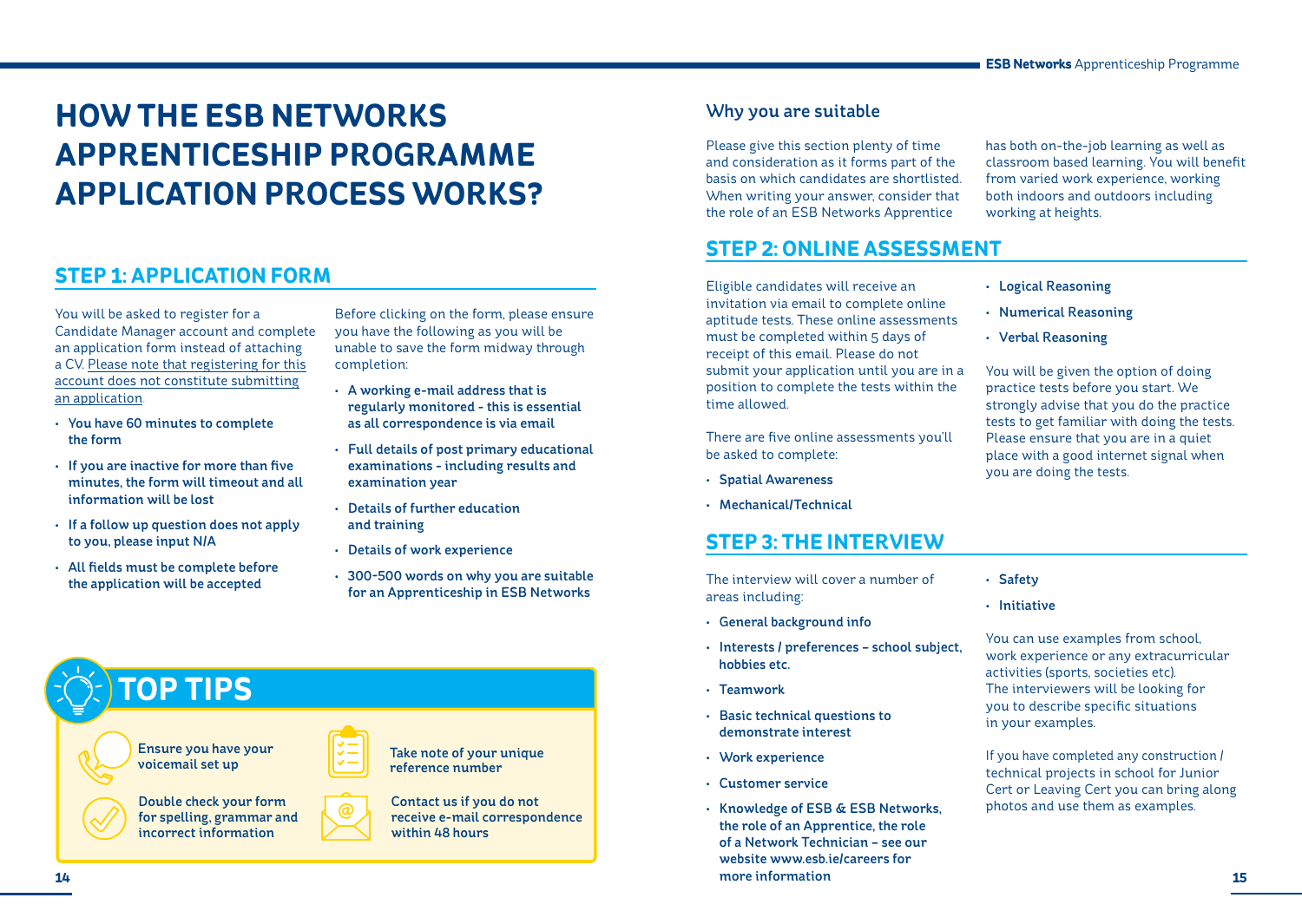



APPLICATIONS OPEN **February 7th**

APPLY ONLINE AT **esbnetworks.ie/careers/ apprenticeships**

ANY QUESTIONS CONTACT **apprentices@esb.ie 1890 39 39 39**

APPLICATIONS **Close 3pm, March 13th**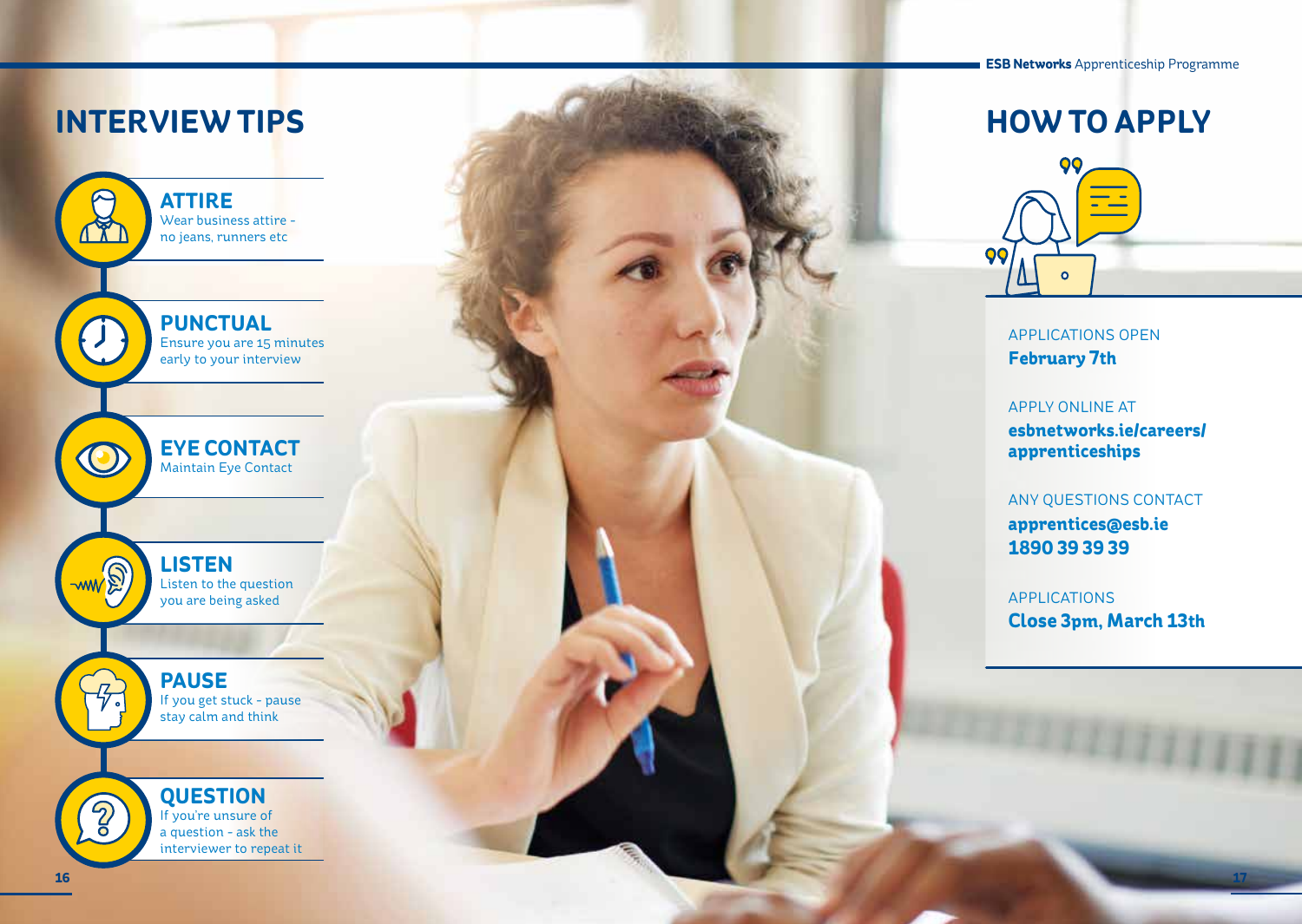